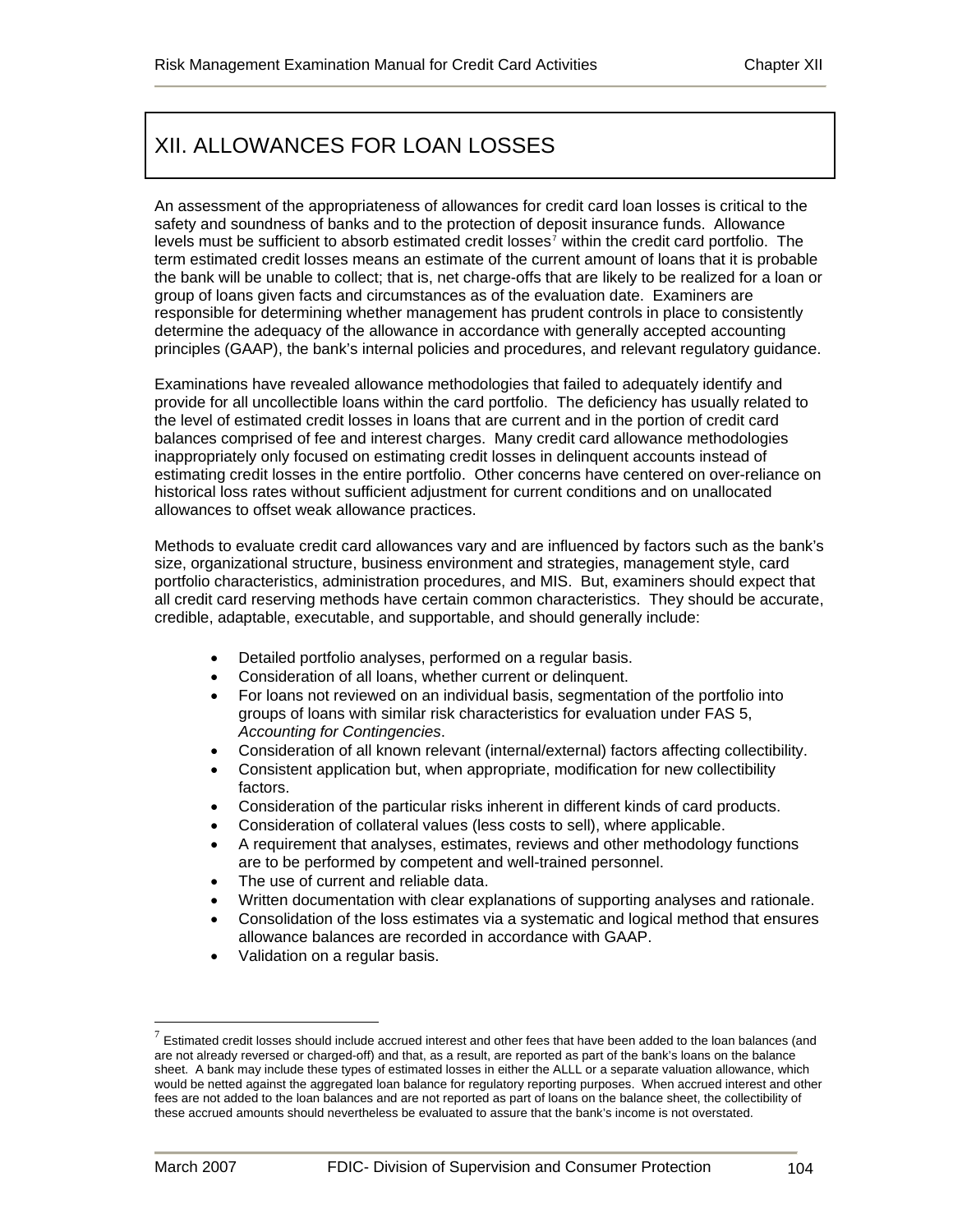While the underlying objective is similar to assessing allowances in a commercial bank, the credit card industry has adopted very specialized techniques. And, in some cases, management and its external auditors have adopted interpretations of GAAP that might warrant close inspection. Furthermore, amounts provided for estimated credit card losses might include multiple components, including the Allowance for Loan and Leases Losses (ALLL), separate valuation allowances for uncollectible credit card fees and finance charges, and/or contra-asset accounts.

Examiners need to be familiar with these issues to determine whether allowance methodologies are appropriate and whether the resulting allowance levels are adequate to cover estimated credit losses in the entire card portfolio. The processes, methodologies, and underlying assumptions for allowances require a substantial degree of judgment. Because of the imperfect nature of most estimates of inherent loss and the fact that no specific method is appropriate for all situations or all banks, examiners ascertain whether management makes reasonable estimates based upon careful analysis of the credit card portfolio, ensures those estimates are established using sufficient and accurate data, and adjusts estimates based on current economic conditions and other relevant factors.

Marketing and underwriting strategies, as well as economic conditions, can substantially affect allowance adequacy because those factors give rise to unique performance patterns. As a result, examiners should look for evidence that management segments the card portfolio into as many components as is practical and meaningful to arrive at accurate allowance estimates. They should also determine whether management reviews allowance levels for adequacy at least quarterly (and more frequently when warranted) and maintains reasonable records to support its evaluations. Allowances established in accordance with appropriate guidelines should fall within a range of acceptable estimates. When allowances are deemed inadequate, examiners require management to increase current period provision expenses, or re-state past provision expenses, to restore reported allowances to an adequate level.

This chapter reviews key concepts for evaluating allowance adequacy, including accounting and regulatory guidance, policy expectations, common methodologies, considerations that should accompany a methodology, and validation expectations. It also discusses allowances for interest and fees, unallocated allowances, and allowances for unfunded loan commitments.

# ACCOUNTING GUIDANCE

For financial reporting purposes, including regulatory reporting, allowances and associated provision expenses for credit card loan losses are to be determined in accordance GAAP. GAAP does not permit the establishment of allowances that are not supported by appropriate analysis. Rather, it requires allowances to be well documented, with clear explanations of the supporting analysis and rationale.

Large groups of small-balance homogenous loans collectively evaluated for impairment, such as credit card loans, are not included in the scope of Financial Accounting Standards Board (FASB) Statement of Financial of Financial Accounting Standards (FAS) 114, *Accounting by Creditors for Impairment of a Loan.* Examiners should refer to FAS 114 for guidance in establishing allowances for credits that are reviewed individually and determined to be impaired (known as the line-by-line approach). FAS 5, however, is the main authoritative source for the accounting framework for reserving for credit card portfolios. FAS 5 provides the basic guidance for recognition of a **loss contingency** when it is probable that a loss has been incurred and the amount can be reasonably estimated (per paragraph 8 of FAS 5). FAS 5 does not permit accrual for loss events that are likely to occur in the future (have not yet occurred). Rather, the loss event must already have occurred as of the financial statement date (but the fact that the loss event has occurred might not yet be known).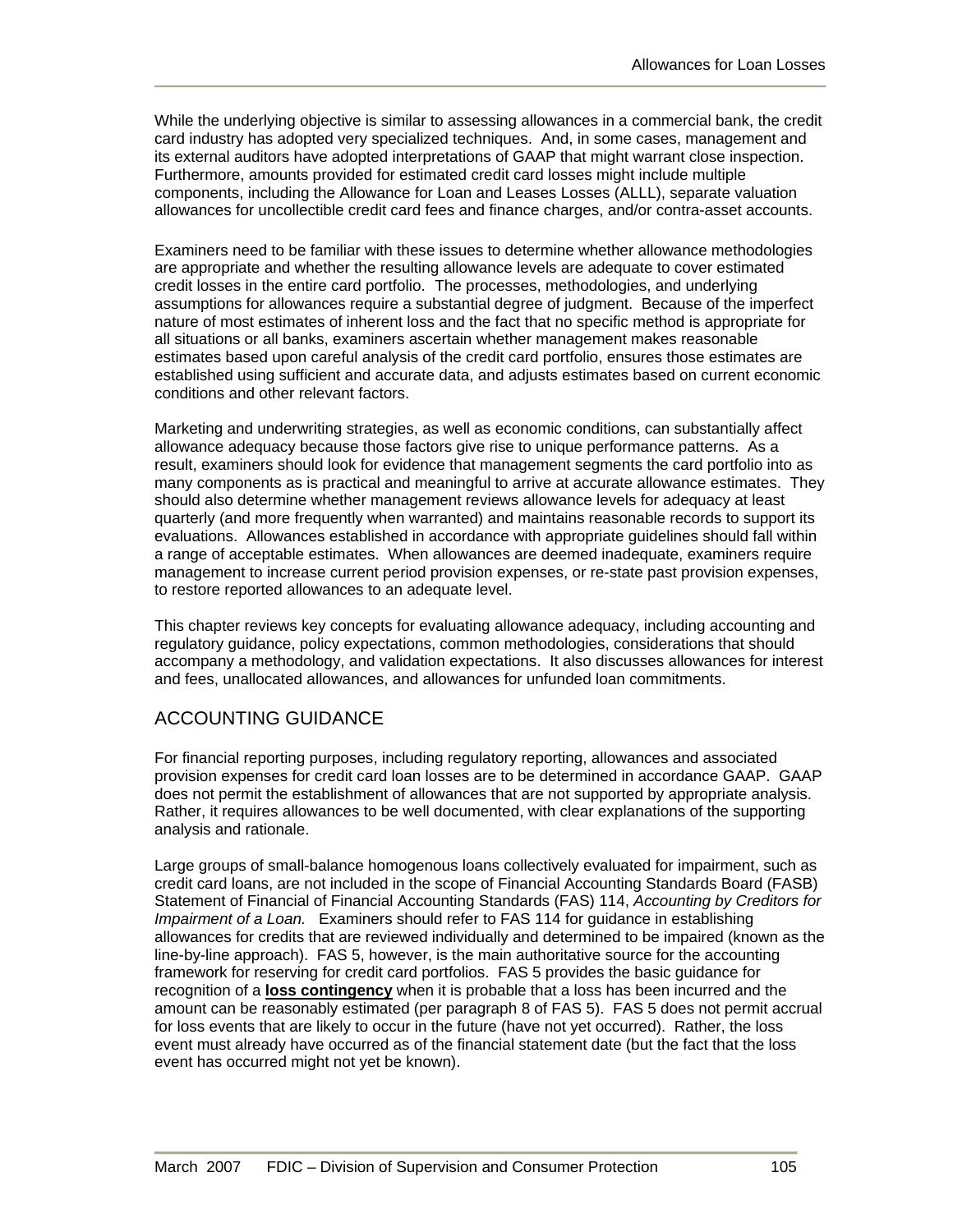Within FAS 5, paragraphs 22 and 23 address the collectibility of receivables, including credit card loans. According to those paragraphs, the conditions of paragraph 8 should be considered in relation to individual loans, or in relation to groups of similar loans, and accrual shall be made even though the particular receivables in which a credit loss has been incurred are not identifiable. Examiners should refer to the FAS 5 pronouncement for complete details. A variety of other implementing guidance is also available for review (bulletins, guides, and so forth). Examiners should assess management's application of FAS 5 in determining allowance adequacy for estimated credit card losses (for loans that are not reviewed individually for impairment and for loans reviewed individually that are not deemed to be impaired) and should determine whether management takes the risk of **unexpected losses** into consideration in assessing capital adequacy.

It is usually difficult to identify any single event that made a particular loan uncollectible. But, the concept in GAAP is that impairment of receivables should be recognized when, based on all available information, it is probable that a loss has been incurred based on past events and on conditions existing at the financial statement date. Delinquency status is not the only loss event. There are a variety of other loss indicators, such as, but not limited to, over-limit status, previous delinquency, re-aging history, insufficient funds history, and weak credit or behavior scores, which may be considered. In the case of a creditor that has no or limited experience of its own, reference to the experience of other entities in the same business may be appropriate.

The American Institute of Certified Public Accountants (AICPA) continues to work on a proposed Statement of Position (SOP) entitled Accounting for Credit Losses. The original proposal (2003) has been scaled back significantly and now focuses only on enhancing disclosures about credit quality and allowances. The AICPA is currently considering proposing that banks and other creditors would have to disclose provision expenses by loan type, type of borrower, geographic location, and so forth. Examiners must remain abreast of any forthcoming accounting guidance related to allowances for loan losses.

# REGULATORY GUIDANCE

Additional guidelines for reserving reside in several regulatory documents, including:

- *Interagency Policy Statement on the Allowance for Loan and Lease Losses* (December 1993) (FIL-89-93) (Interagency ALLL Policy).
- *Policy Statement on Allowance for Loan and Lease Losses Methodologies and Documentation for Banks and Savings Institutions* (July 2001) (FIL-63-2001). This policy statement is designed to supplement the 1993 policy statement.
- Call Report Instructions.
- Risk Management Manual of Examination Policies.
- *Interagency Expanded Guidance for Subprime Lending Programs* (January 2001).
- *Account Management and Loss Allowance Guidance for Credit Card Lending* (AMG) (January 2003).

The Interagency ALLL Policy requires that banks maintain an allowance at a level that is adequate to absorb estimated credit losses. It references FAS 5 and provides additional guidance. For pools of loans that are not individually reviewed and are not adversely classified, banks are generally required to carry allowances equivalent to the amount of estimated net credit losses over the upcoming 12 months. However, it footnotes that a charge-off horizon less than that may be appropriate for loan pools that are not subject to greater than normal credit risk, but only if the bank has conservative charge-off policies and if the portfolio has highly predictable cash flows and loss rates. Examiners are expected to review management's documentation on how the bank meets the exception requirement if it is maintaining allowances equivalent to a horizon less than 12 months.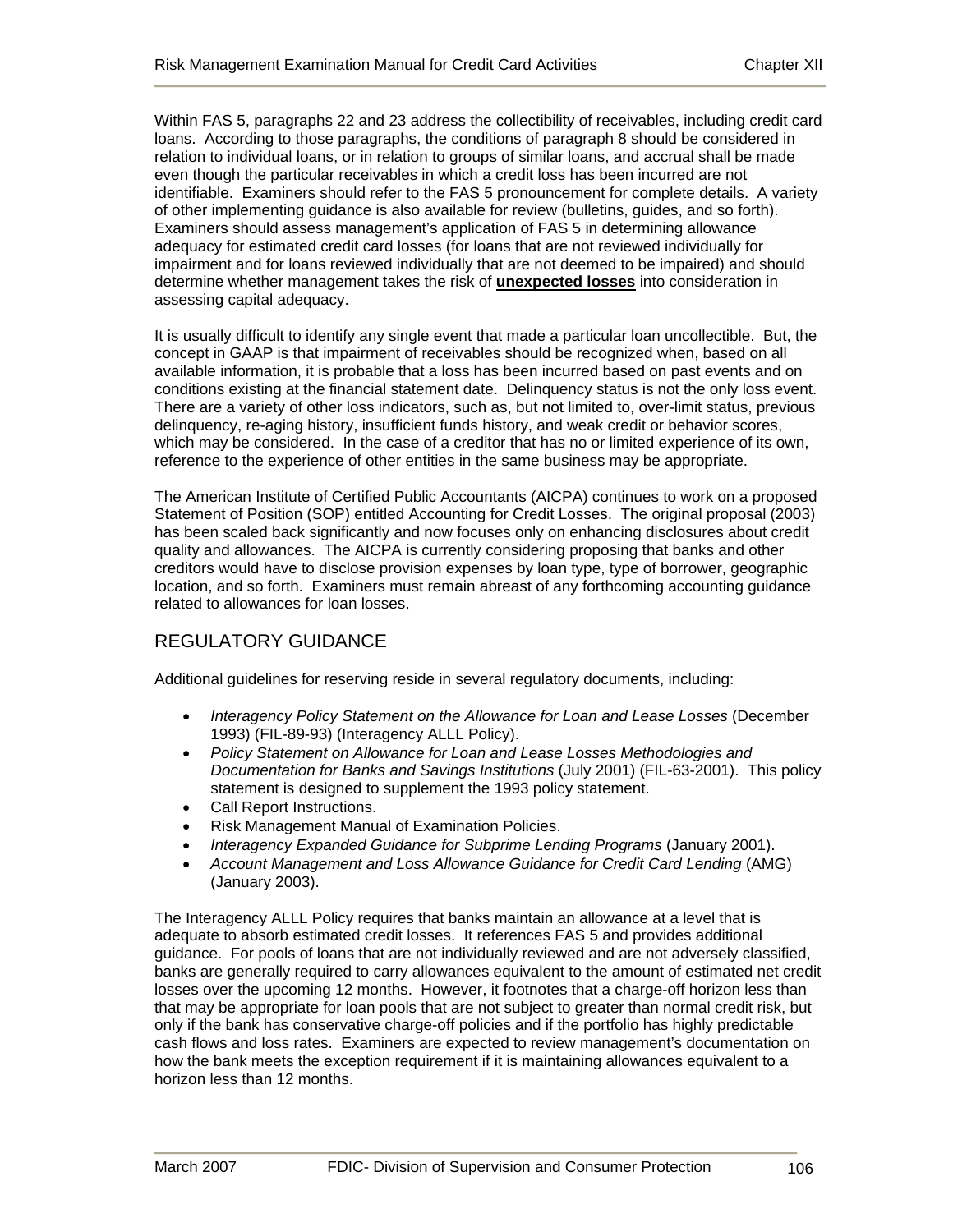Regulatory guidelines state that adequate allowances should be established for all loans (even if they are performing) and are consistent with FAS 5 requirements in that allowances must be established for groups of loans, even if the uncollectible loans are not individually identifiable at the current time. Regulatory guidelines also require additional allowances for potential volatility in loss rates, for imprecision that is inherent in any estimate of losses, for potential losses in loan commitments, and for possible increases in loss rates in the future. Unallocated allowances and allowances for unfunded loan commitments are discussed later in this chapter.

The *Expanded Guidance for Evaluating Subprime Lending Programs* requires examiners to perform specific evaluations of the allowances for subprime lending programs. It notes that the sophistication of management's analysis should be commensurate with the size, concentration level, and relative risk of the bank's subprime lending activities. It reiterates that the level of the allowance should cover estimated losses in accordance with both existing regulatory guidance as well as with GAAP. Further, it clarifies that, for pools of loans that are not adversely classified, the allowance should be sufficient to absorb at least all estimated losses over the current operating cycle (typically 12 months) and should consider historical loss experience, ratio analysis, peer group analysis, and other quantitative analysis.

The AMG requires banks to ensure that loan impairment analysis and allowance methods consider the loss inherent in both delinquent and non-delinquent loans. It also requires that banks ensure the allowance methodology addresses the incremental losses that may be inherent in over-limit accounts. If borrowers are required to pay a minimum payment that includes overlimit and other fees each month, roll-rates and estimated losses may be higher than indicated in the overall portfolio migration analysis (if that analysis is based on a less stringent minimum payment amount). The AMG also requires that management establish and maintain adequate allowances for each workout program. Management is expected to segregate workout program accounts to facilitate performance measurement, impairment analysis, and monitoring. In the case of multiple workout programs, each program should be tracked separately.

Examiners should refer to the actual documents for complete guidance as only brief overviews are offered in this manual. Overall, regulatory guidance is consistent with GAAP when requiring allowances sufficient to cover estimated credit losses in every segment of the credit card portfolio. Allowances should be established both for credit card loans that have an identified loss event, such as delinquency, and also for credit card loans that have other loss events that have occurred but that are not yet known to the bank.

Despite this consistency, certain situations may arise where differences in professional judgment will exist between regulators and the bank and its external auditors. But, estimates by each of these persons should generally fall into what is considered an acceptable range. When differences exist, examiners are encouraged, with the acknowledgement of management, to communicate with a bank's external auditors about rationale and findings. In case of controversy, FASB's Emerging Issues Task Force (EITF) Issue No. 85-44, *Differences between Loan Loss Allowances for GAAP and Regulatory Accounting Principals (RAP)*, may be referenced. The EITF addresses situations where regulators mandate that banks establish allowances under RAP that may be in excess of amounts recorded by the bank in preparing its financial statement under GAAP. Its consensus is that banks can record different allowances under GAAP and RAP but that auditors should be particularly skeptical in the case of GAAP/RAP differences and must justify those differences based on the particular facts and circumstances.

#### COMPARISON TO BUDGETED LOSSES

When using the FAS 5 approach, banks may not include losses expected to be incurred that result from post-financial-statement date events including new accounts originated, new charges made to existing accounts, and build-up of fee and finance charges on existing accounts. During the (assumed) 12-month horizon, a portion of these new accounts, new charges, and fee build-up will flow to loss, but these losses represent amounts that were not a part of the portfolio balance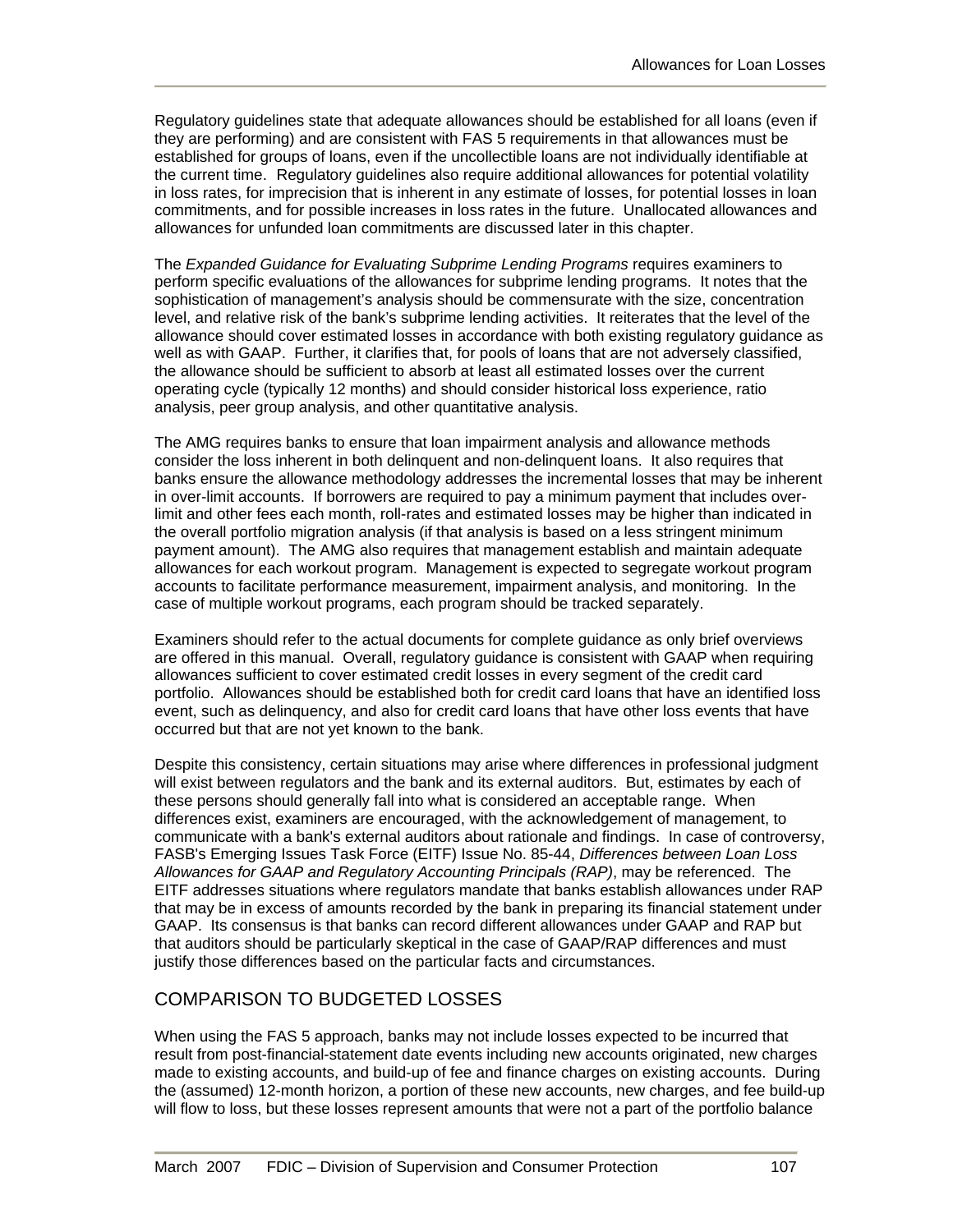as of the financial statement date for which allowance adequacy was assessed. However, a bank's total budgeted losses for the 12-month time horizon would include all losses regardless of whether the amount is included in existing balances as of the financial statement date or result from post-financial-statement date events. Thus, a bank often incurs higher losses during a given 12-month period than it has provided for in the allowance as estimated credit losses at the beginning of that horizon. Examiners should review differences between the allowance and budgeted losses for reasonableness, including discussing the variances with management.

# EXPECTATIONS FOR WRITTEN ALLOWANCE POLICIES

Banks use a wide range of policies, procedures, and control systems in allowance processes. Examiners are to determine whether written policies and procedures for the systems and controls for allowances are designed to ensure the bank maintains an appropriate allowance and are appropriately tailored to the size and complexity of the bank and its credit card loan portfolios. They should look for evidence that policies depict, in general:

- The roles and responsibilities of departments and personnel who determine or review allowances to be reported in financial statements.
- Accounting policies and practices, including those for charge-offs, recoveries, and collateral valuation.
- The description of the methodology, including what segmentation is used and how the methodology is consistent with accounting policies.
- The system of internal controls used to ensure that the allowance process is maintained in accordance with GAAP and supervisory guidance.
- Validation responsibilities and procedures.

# **METHODOLOGIES**

An allowance methodology is a system that a bank designs and implements to reasonably identify estimated credit losses as of the financial statement date. Similar to traditional commercial banks, banks with credit card portfolios typically incorporate segmentation to determine needed allowances. However, the segmentation for credit card portfolios generally is not related to classifications or internal loan grades. Instead, delinquency status is usually the primary segmentation tool, although some banks use behavior scores, credit scores, or other segmentation techniques. Banks commonly use one or more of the following methodologies:

#### *Roll-Rate Models*

The roll-rate methodology predicts losses based on delinquency. While readily adaptable to credit card operations, most roll-rate methodologies assume that delinquency is the only loss event and that significant allowances are not needed until a loan becomes delinquent. Roll-rate methodologies are also known as migration analysis or flow models.

There is not a standard roll-rate model that is used throughout the industry, but most of these types of models are based upon the same principles. The credit card portfolio is segregated into delinquency buckets. Once segregated, the percentages of receivables that migrate to more severe delinquency buckets are measured, usually each month, and are referred to as roll-rates. Management considers roll-rates for the current month, current quarter, or an average of several months or quarters. Normally, it uses averages as a smoothing technique. Management may also track portfolio performance for several months to arrive at a weighted average distribution in each delinquency bucket. The time period used to arrive at this weighted average distribution should be long enough to have a smoothing effect on the loss seasoning curve.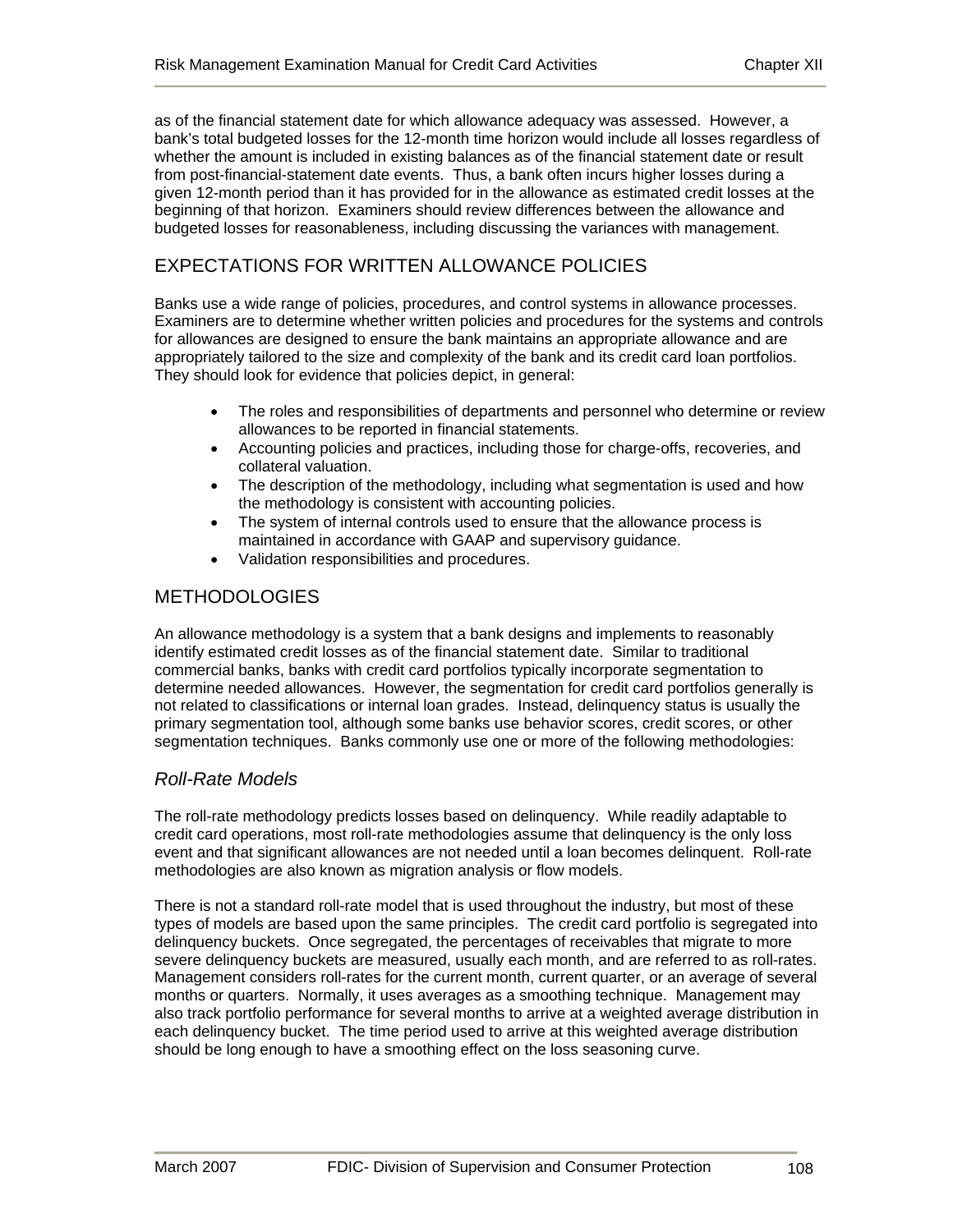Once roll-rates are determined, they can be applied to outstanding receivables within each bucket. The resulting balances are rolled through the delinquency stages based on the roll-rate for each stage and the end results are aggregated to arrive at the required allowance level. In some cases, loss factors (also known as roll-to-loss rates) are calculated by multiplying the rollrates from each delinquency bucket forward through loss. The resulting loss factors are applied to the existing receivables in the applicable delinquency bucket and the end results are aggregated to arrive at the required allowance level. Exhibit A illustrates roll-rate and loss-factor concepts in an abbreviated, non-averaged fashion.

#### Exhibit A

| Month | Current<br><b>Balance</b> | 30<br>Days | Current-<br>$to -30$<br>Roll-<br>Rate | 60<br>Days | $30-to-60$<br>Roll-<br>Rate | 90<br>Days | 60-to-90<br>Roll-<br>Rate | Current-<br>to-Loss<br>Factor |
|-------|---------------------------|------------|---------------------------------------|------------|-----------------------------|------------|---------------------------|-------------------------------|
| Oct.  | \$1,000                   | \$39       |                                       | \$12       |                             | \$9        |                           |                               |
| Nov.  | \$1,100                   | \$40       | 4.0%                                  | \$15       | 38.5 %                      | \$10       | 83.3%                     | 1.28%                         |
| Dec.  | \$1,250                   | \$50       | 4.6%                                  | \$20       | 50.0%                       | \$12       | 80.0%                     | 1.84%                         |
| Jan.  | \$1,200                   | \$65       | 5.2%                                  | \$28       | 56.0%                       | \$17       | 85.0%                     | 2.48%                         |

In Exhibit A, the 4.0 percent roll-rate for the current-to-30-day roll in November is calculated by dividing the 30-days delinquent balance for November (\$40) by the current balance of the prior month (\$1,000 in October). To calculate the 38.5 percent 30-to-60-day roll in November, the \$15 balance that is 60 days delinquent in November is divided by the \$39 balance that was 30 days delinquent in October. The 1.28 percent current-to-loss factor for November was figured by multiplying the roll-rates through charge-off (which for purposes of this example is assumed to be 90 days), or 4.0 percent x 38.5 percent x 83.3 percent. The example current-to-loss factors in Exhibit A are calculated moving straight across the table due to the limited table space available coupled with the aspiration to provide more than one example. Most often, though, roll-to-loss factors are calculated on the diagonal (for example, 4.0 percent X 50.0 percent x 85.0 percent).

The roll-rates assume that is the percentage of receivables that rolled from one bucket one month into the next bucket the following month. In reality, a delinquency bucket can contain:

- Accounts that rolled forward from an earlier-stage bucket in the prior month.
- Accounts that were in the same bucket last month (they may have paid but not enough to roll-back). These are sometimes called pay-and-stay accounts.
- Accounts that rolled back from a later-stage bucket because of payment or other considerations.

While the last two points may seem contradictory to the flow-to-loss concept that is being tracked, all accounts must be captured in the analysis. Again, examiners are reminded of the imprecision inherent in all loss predicting models. Over time and despite these apparent anomalies that may exist, the roll-rate method has proven fairly effective in estimating losses in delinquent accounts.

However, the method is less effective at providing an estimation of loss exposure in the loans that are not delinquent (which in most cases represents a majority of total loans) unless management includes some other approach for estimating losses in the performing segment of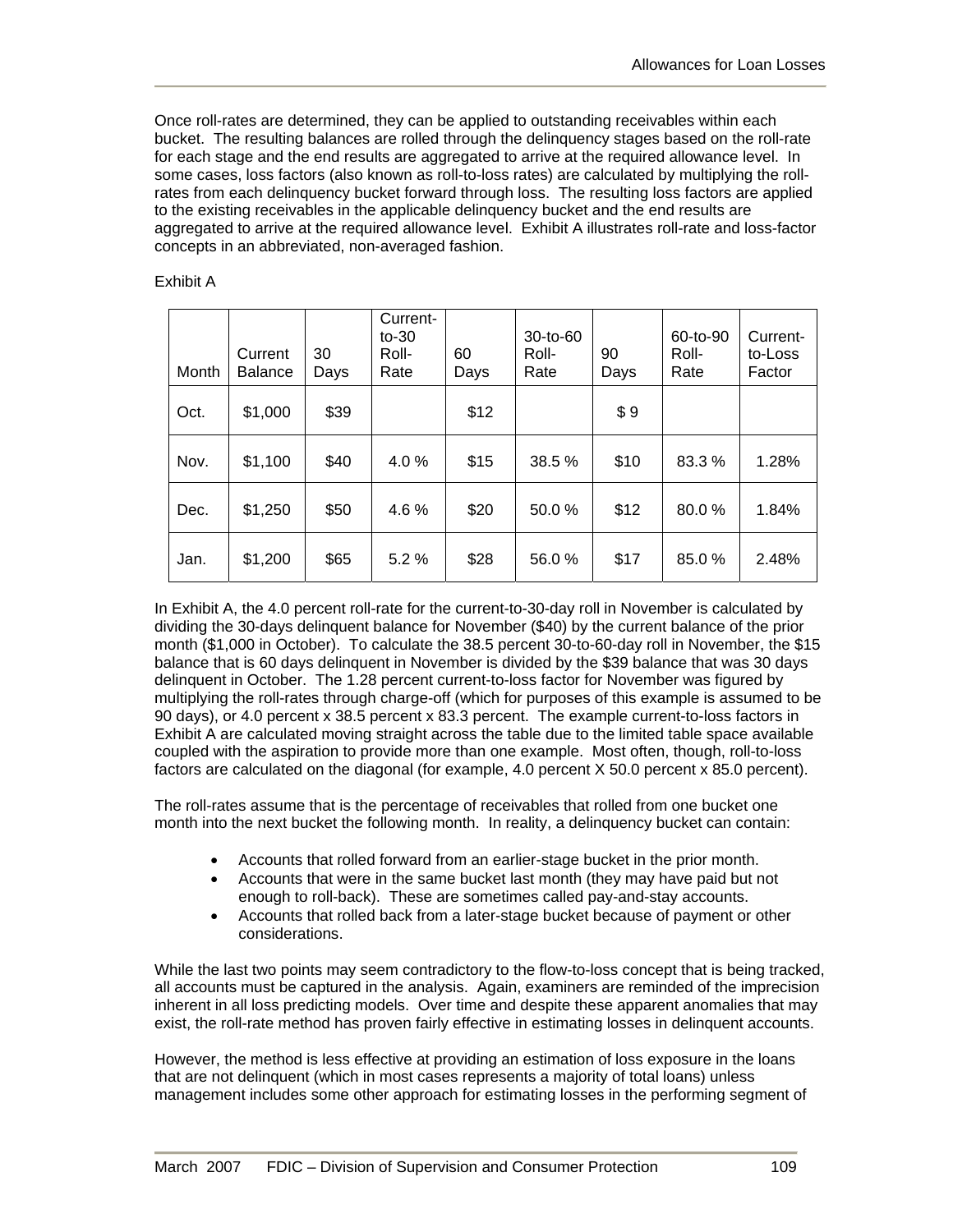the portfolio. As depicted in Exhibit B (on the following page), a simple, un-augmented roll-rate methodology generally derives an allowance balance that may cover a horizon of only six or seven months (one month for each delinquency bucket) with nominal coverage for current loans. Exhibit B

| <b>Delinquency Status</b> | Allocation              | When Loss is Recognized |
|---------------------------|-------------------------|-------------------------|
| $180 +$                   | 100%                    | Immediately             |
| 150-179                   | Derived from roll-rates | Next month              |
| 120-149                   | Derived from roll-rates | Month 2                 |
| 90-119                    | Derived from roll-rates | Month <sub>3</sub>      |
| $60 - 89$                 | Derived from roll-rates | Month 4                 |
| $30 - 59$                 | Derived from roll-rates | Month 5                 |
| $1 - 29$                  | Derived from roll-rates | Month <sub>6</sub>      |
| Current                   | Must be determined      | Month 7 and beyond      |

One reason that roll-rate models are less predictive for current accounts is that it is very difficult to estimate the balance of current accounts over the 12 month horizon, particularly when considering FAS 5 and trying to avoid the inclusion of new accounts and new charges. The balance of the current bucket often increases on historical roll-rate reports (even though some accounts are rolling out of it and into delinquency) because of:

- The origination of new accounts or new purchase and cash advance activity.
- The roll-back of accounts from delinquency into a current status due to payment on the account.
- The roll-back of accounts from delinquency into a current status due to other considerations, such as re-aging. Re-aging affects the normal migration of accounts, so verification that the volume of re-aged accounts does not materially affect the delinquency rate, normal charge-off rates, and accordingly the adequacy of allowances, is in order.

In addition, the predictive ability of roll-rates declines in the later months of the horizon because there is a lag in accounting for underlying changes in portfolio quality, especially in the relatively large current bucket. As such, when these changes cause portfolio quality to worsen, the rollrate analysis might end up underestimating credit losses.

To address these concerns, there are a variety of ways that management analyzes the collectibility of performing loans. Some consider factors such as over-limit status, recent re-age history, workout status, utilization (usually stratified into buckets or ranges), the presence of certain status codes (such as frozen or closed), behavior scores or credit bureau scores, and age of the account. Some banks use an approach that is based on a calculation of historical loss rates for similar loans. The bank calculates actual annual loss rates for current loans over the past 12 months (perhaps stratified by score) and applies those loss rates against the applicable outstanding balances of current loans.

Roll-rates sometimes evidence aberrations due to a variety of factors (some of which are consistent with the bullet points in the Considerations to Accompany a Methodology section). Examiners should expect management to be able to explain any significant aberrations in rollrates as well as how it is addressing those aberrations in the methodology.

Roll-rate methods and reporting continue to evolve. For example, management now usually conducts roll-rate analysis for each portfolio segment. Also, roll-rate methods frequently had been based on gross balances, but more recently, banks are developing roll-rate models that track principal balances and separately track fee and interest balances in an effort to better understand charge-offs and the associated allowances that are necessary. For subprime credit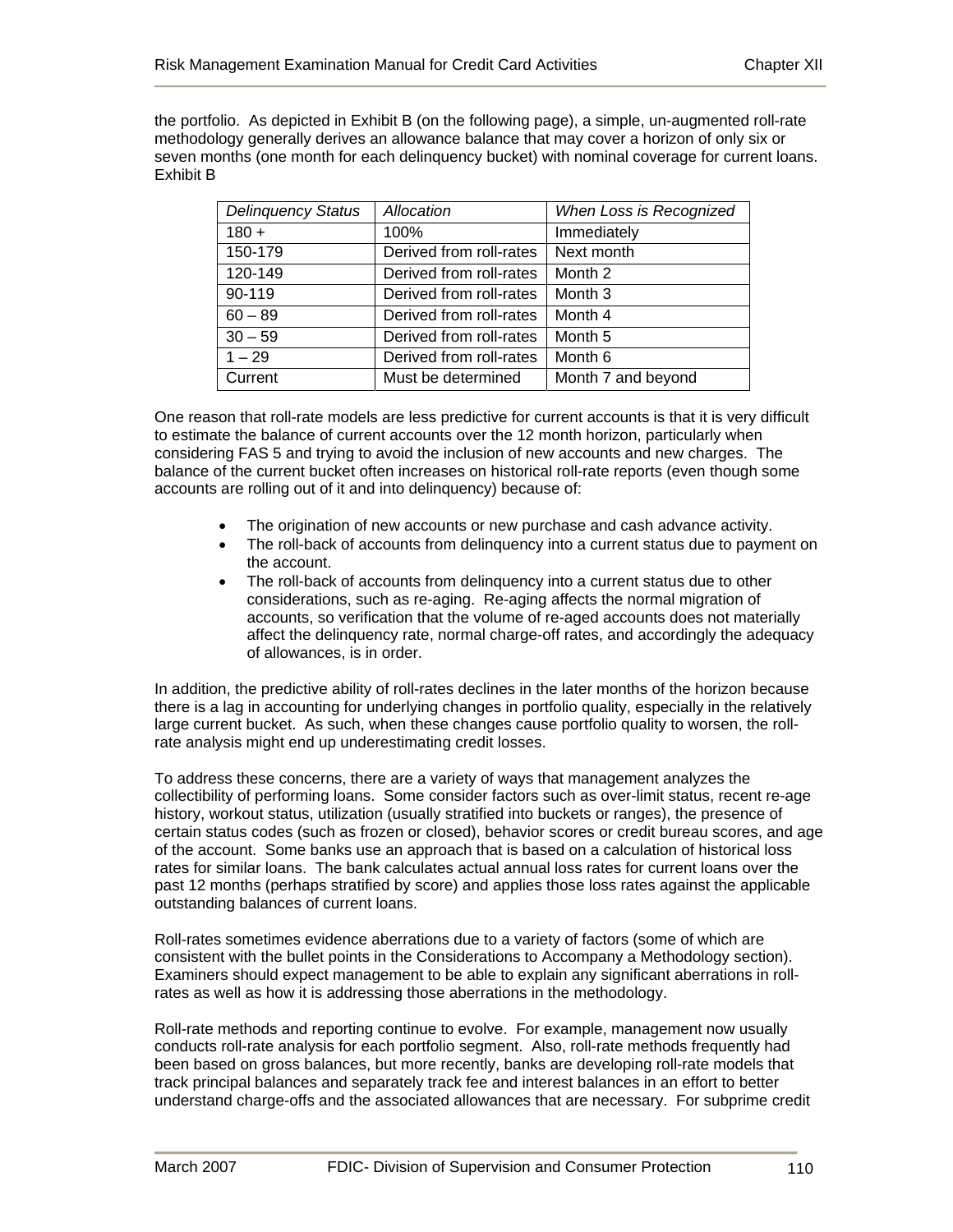card loans, a large portion of the final loss amount usually consists of fees and interest. Some subprime lenders use unit roll-rates instead of dollar roll-rates to remove the inflation effect caused by interest and fee accruals in the later delinquency buckets. The units are converted to dollars at some point in the calculation. Using units in the methodology is not a problem, but the examiner should ensure that this added step does not somehow cause an understatement of estimated credit losses. It would generally only be appropriate to use units if the portfolio is very homogeneous and all accounts have roughly the same balance and risk profile. Also, if interest and fees are removed from the analysis, the methodology will need a separate calculation for those items. Fee and interest allowances are discussed later in this chapter.

# *Average Charge-Off Method*

The average charge-off method is a simplified approach that generally is used to supplement other methodologies. The average charge-off method provides an estimate of annual chargeoffs based on past performance. Both monthly charge-offs and monthly outstanding receivable balances for a specific time period are collected and averaged to calculate the charge-off ratio. The time period chosen is usually three months, six months, or longer, but should be long enough to smooth out any impacts from significant growth factors, changes in underwriting or lending practices, deteriorating trends in the volume of past due credits, and changes in current local and national economic conditions. This smoothing reduces dramatic, temporary shifts in the level of estimated allowance requirements. To arrive at an estimate of annual projected chargeoffs, the outstanding receivables balance is multiplied by the average charge-off ratio.

This method is also generally easy to apply when the portfolio is divided into subgroups (historical loss rates for the applicable segment would be applied against the segment). For example, historical loss rates by credit score band could be tracked and applied to the outstanding balance of each band on the date of evaluation. The portfolio could be segmented many ways, including behavior score or vintage (age). Other advantages are that the data needs are relatively modest.

A weakness in this approach is that it assumes that future loss rates will be similar to historical experience. The judgmental nature of the process also introduces potential bias if forecasters rely on longer-run averages when conditions are deteriorating and on short-run trends at the earliest signs of recovery, either of which results in lower loss estimates. Examiners should assess management's use of averages to ascertain the impact that the selected averaging periods may have on the level of allowances.

# *Vintage Analysis*

With vintage analysis, projected losses are determined based upon the age of accounts. This approach helps to eliminate the distortion caused by rapid growth and the credit card loss curve. Typically, only nominal losses are incurred during the first six months after a vintage is booked. However, months 7 through 9 often have the highest loss rates, followed by a gradual declining trend in months 10 through 15. A lot of vintages reach some sort of stabilized loss rate somewhere around month 18. Thus, accounts that will be aging through the highest point of the loss curve in the near future would probably require the highest allocation while accounts in the later vintages would normally require lower allocations. Loss curves vary depending on the quality of underlying accounts and should be reviewed on a case-by-case basis. Normally prime portfolios experience peak losses later than subprime portfolios.

Patterns or curves are generally predictive for future vintages, provided adjustments are made for changes in underwriting criteria, line increases, economic conditions, and so forth. Examiners should assess management's practices for adjusting loss estimates promptly when the performances of new vintages deviate markedly from past curves and trajectories or if other changes, either internal or external, occur.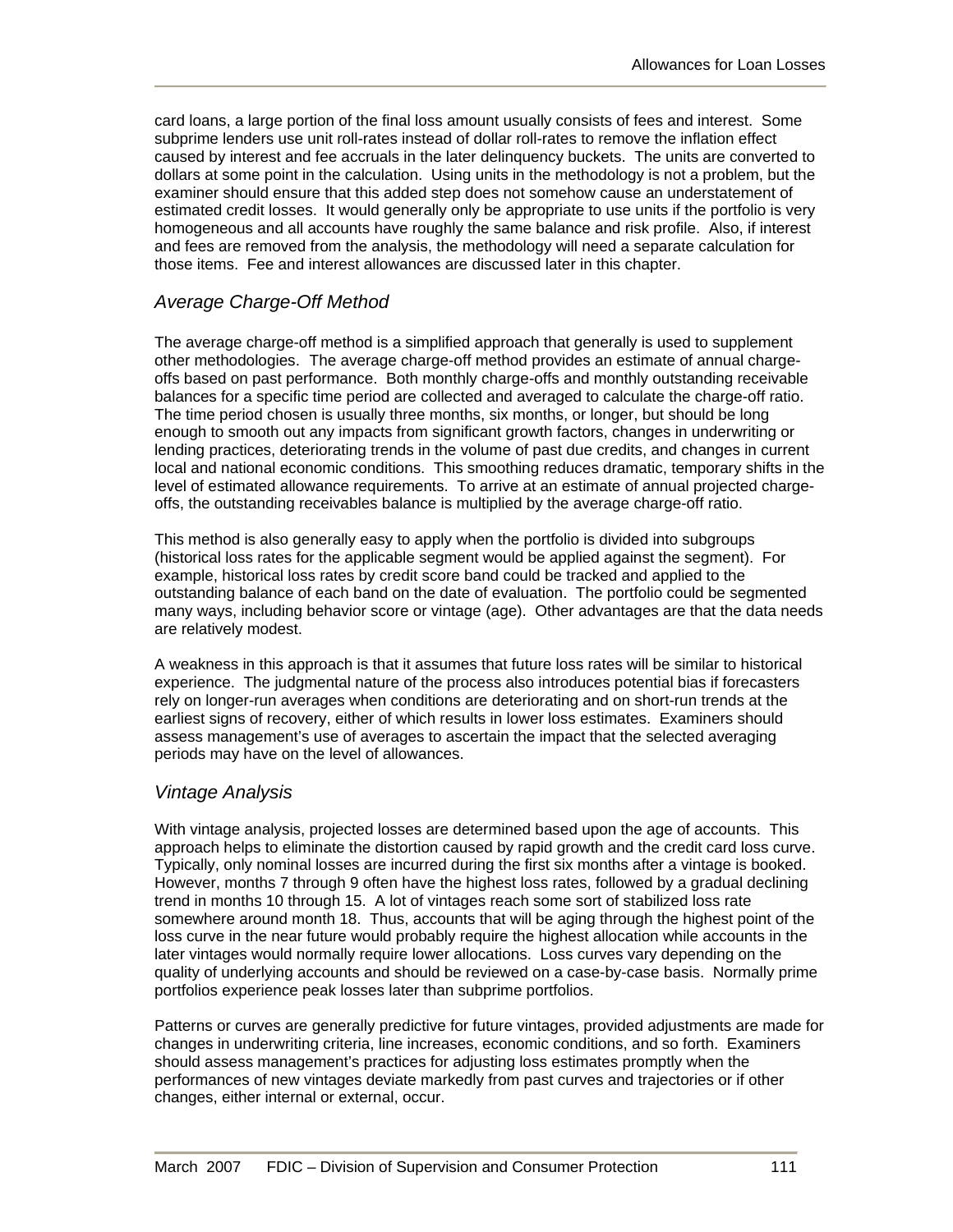#### *Regression Analysis*

Regression analysis uses national economic data such as unemployment and bankruptcy rates, the retail sales to personal income ratio, and the consumer debt-to-income ratio. The models also use internal data such as behavior score distributions and delinquency rates. The information is synthesized by trained statisticians to forecast loss rates. However, before employing a loss estimation model that is based on regression analysis, management should evaluate and modify, as needed, the model's assumptions to ensure that the resulting loss estimate is consistent with GAAP. In order to demonstrate consistency with GAAP, banks that use loss estimation models typically document the evaluation, the conclusions regarding the appropriateness of estimating loan losses with a model or other loss estimation tool, and the support for adjustments to the model or its results. Because of the complexity of the models and the need for highly-trained personnel, regression analysis is not widely used.

#### *Portfolio Liquidation Method (or Payment Turnover Method)*

The portfolio liquidation or payment turnover method calculates an allowance amount equal to estimated charge-offs over the estimated average life of the credit card portfolio balance. Management uses one or more of the other common methods to calculate estimated credit losses for the next 12 months. It then adjusts the figure downward based upon its assumption that the average life of a credit card balance is less than 12 months. If a bank is using turnover to support an allowance level significantly below a 12 month equivalent, examiners should carefully review the related documentation. Turnover is not directly addressed by GAAP or regulatory guidelines, and careful consideration should be given to the factors discussed in the Considerations to Accompany the Methodology section.

Management often contends that credit card balances have a very short life, even if the account has a longer life. Some banks calculate the average life of a revolving receivable by simply dividing total receivables by aggregate gross monthly payments. This approach assumes that each payment received would probably extinguish a sizable portion of the original balance, even though subsequent principal advances are often being made on the same credit card account and fees and interest charges are typically absorbing much of the payment. The average life of a receivable extends, however, when it is calculated by using a netting approach in which the original loan balance is considered paid down only to the extent that payment is greater than subsequent principal advances and interest and fee accruals. The netting of payments and subsequent charges assumes that risk is not extinguished until the loan has been paid off and that risk is not declining proportionally to the gross payment amount. Because the **payment hierarchy** typically applies payments to fees and interest charges first, the capitalized balance on the account does not really turnover as quickly as the non-netting approach would imply.

# CONSIDERATIONS TO ACCOMPANY THE METHODOLOGY

Examiners should determine whether estimated credit losses reflect consideration of all significant factors that affect the card portfolio's collectibility as of the evaluation date. While historical loss experience provides a reasonable starting point, historical losses, or even recent trends in losses, are not by themselves, a sufficient basis to determine an adequate allowance. Examiners should also assess whether management considers any factors that are likely to cause estimated losses to differ from historical loss experience, including, but not limited to:

• Changes in lending policies and procedures, including underwriting, collection, charge-off, and recovery practices.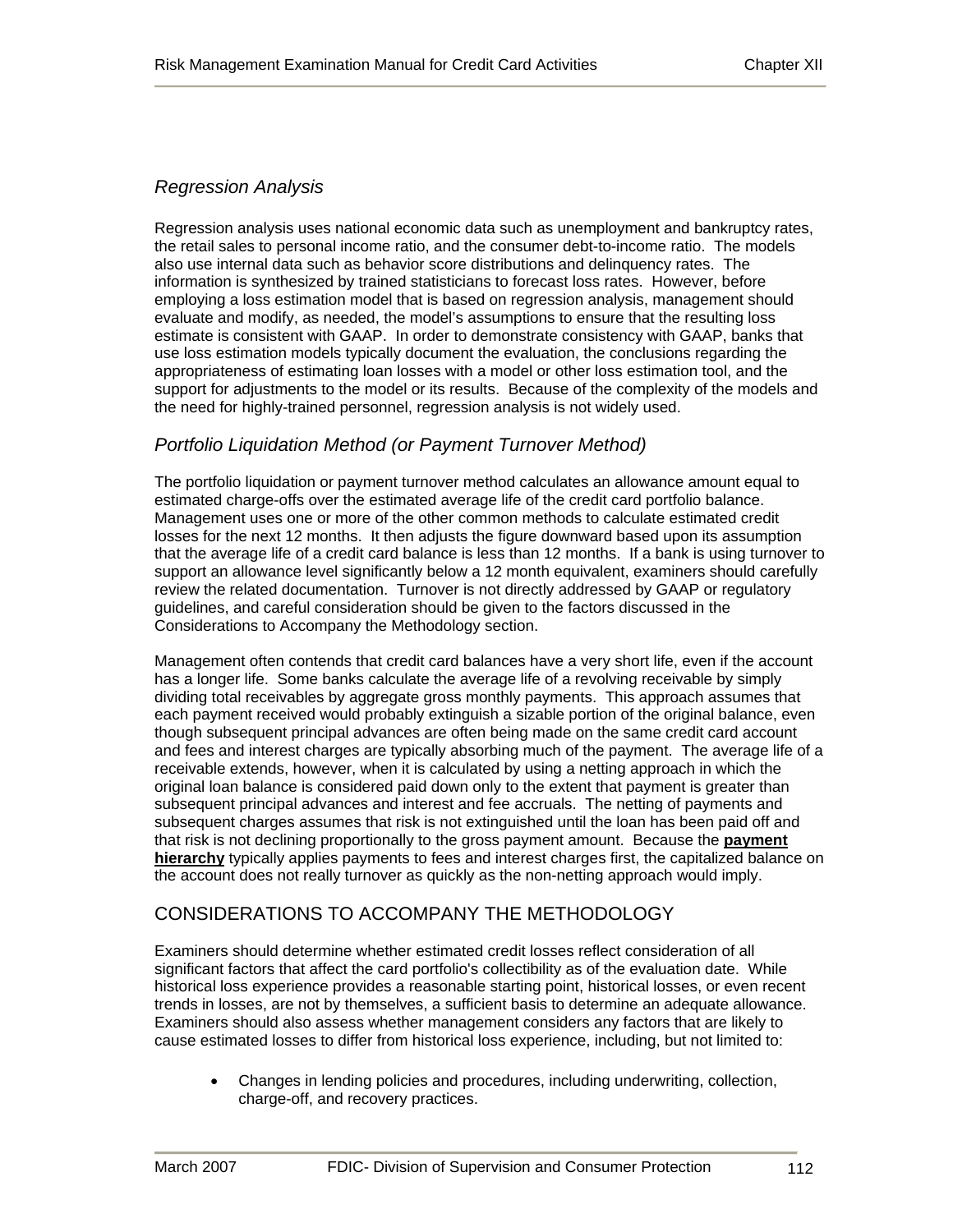- Changes in local and national economic and business conditions.
- Changes in bankruptcy rates.
- Changes in the volume or type of credit extended.
- Changes in the experience, ability, and depth of lending management.
- Changes in the volume and severity of past due, nonaccrual, workout, adversely classified, or similar loans.
- Changes in the quality of the loan review system or the degree of oversight.
- The existence of, or changes in the level of, any concentrations of credit.
- The accuracy of credit scoring or other scoring systems used.
- The effect of external factors such as competition and legal and regulatory requirements.

The review of the written allowance analysis is aimed at determining whether it adequately documents the factors considered in evaluating the portfolio, including, but not limited to:

- Portfolio segmentation methods.
- Loss estimation techniques and assumptions.
- Definitions of ratios and model computations.
- Baseline loss information used.
- Rationale for adjustments to historical experience.
- A comparison of estimated credit losses as of a financial statement date to actual subsequent charge-offs, with significant variances explained (often referred to as back-testing).

#### *Ratio Analysis*

Use of ratio analysis as a supplemental check for evaluating the overall reasonableness of allowances is encouraged. However, ratio comparisons are not, by themselves, a sufficient basis for determining an adequate allowance level and do not eliminate the need for a comprehensive analysis of the loan and lease portfolio and the factors affecting its collectibility. Examples of common ratios and their uses include:

- *Allowance to Total Loans and Leases (correspondingly Credit Card Allowance to Total Credit Card Loans)* – Differences among banks in the composition of loan portfolios, in underwriting and collection policies and practices, and in charge-off practices make comparison of this ratio among banks an unreliable indicator of allowance adequacy. But, an upward or downward trend in this ratio for an individual bank suggests a need for further investigation as to why the relationship is changing.
- *Allowance to Net Losses (correspondingly Credit Card Allowance to Net Credit Card Losses)* – For the reasons listed in the prior bullet point, comparing this ratio among banks is also unreliable. Even within a bank, charge-off rates may vary widely from yearto-year, and comparisons of the relationship between the bank's current allowance and short-term averages of its net losses could be misleading. If the bank's allowance has been stable or declining, while its net loan losses have been trending upward, the adequacy of the allowance may be suspect.
- *Earnings Coverage of Net Losses (correspondingly Credit Card Portfolio Earnings Coverage of Net Credit Card Losses)* – Regardless of whether earnings are sufficient to cover losses and replenish the allowance, situations in which the bank's annual net charge-offs substantially exceed the allowance balance should be inspected.
- *Recoveries to Average Total Loans and Leases* ratio and *Recoveries to Prior-Period Losses* ratio (correspondingly *Credit Card Recoveries to Average Credit Card Loans* ratio and *Credit Card Recoveries to Prior-Period Credit Card Losses* ratio) – These ratios are affected by the bank's charge-off policy because quicker charge-off practices typically result in higher recovery rates, while low recovery rates might be a sign that the bank is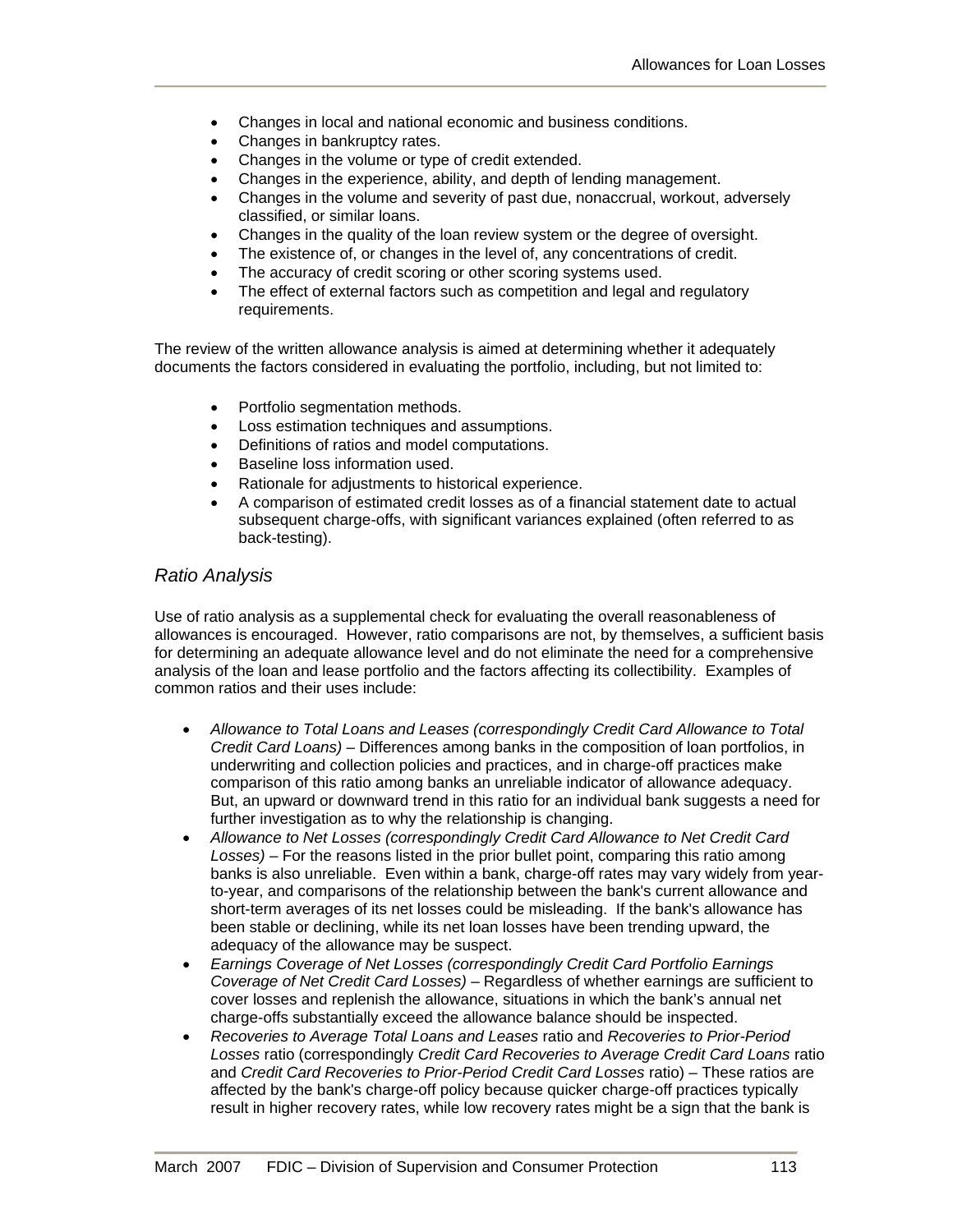slow to charge-off losses. The ratios provide little information relating to the adequacy of the allowance (other than the potential reasonableness of recovery assumptions used in the allowance methodology), but gives some insight into whether, and how effectively, the bank works to recover on its charged-off loans.

#### *Layering*

**Layering** of allowances is inappropriate. Layering happens when a bank includes a loan in one segment, determines its best estimate of loss for that loan (either under FAS 114 or on a group basis under FAS 5), and then includes the loan in another group that receives an additional allowance amount. Loss estimates from both accounting methods (the line-by-line approach under FAS 114 and the group approach under FAS 5) must be consolidated to determine the appropriate level of the allowance but, double counting by applying FAS 114 and FAS 5 to measure the same loss in the same loan again is inappropriate. As such, management must ensure that groups of loans appropriately exclude individual reviewed loans that are deemed to be impaired and have had individual allowances established in accordance with FAS 114.

#### *Ownership Interests*

Banks are not permitted to hold loan loss allowances against loans that have been sold or otherwise transferred off the balance sheet. Instead, consideration of securitization in allowance calculations usually involves ensuring that the performance of the securitized accounts is not unduly influencing the allowance levels held by the bank. Many methodologies are based on managed roll-rates, and, as such, require adjustment for the securitized loans. Examiners should determine how the risk profile of the owned loans compares to that of the securitized loans (or similarly to other loans issued by the bank but held elsewhere, such as through Rent-a-BINs). It is not uncommon for the sold receivables to perform differently, and in many cases, better than those retained by the bank. In these situations, it is inappropriate for a bank to use managed portfolio performance in assessing necessary allowance amounts for owned loans. Generally, allowance calculations should segment managed receivables into different ownership interests to isolate the performance of each of the segments. Banks must account for the owned portion of accrued interest and fees, including the associated estimated losses, separately from the retained interest in accrued interest and fees related to securitized credit card receivables.

#### *Settlements*

The AMG addresses allowances for settlement accounts. Management is to establish and maintain adequate loss allowances for credit card accounts subject to settlement arrangements. The amount of debt forgiven in such an arrangement should be charged-off immediately, but if impractical, banks may instead treat the forgiven amount as a specific allowance, which should be reported in the same manner as an actual charge-off.

# PURIFICATION AND ALLOWANCES FOR INTEREST AND FEES

At the time of charge-off, most credit card banks charge only a portion of the gross loss against the ALLL. That portion generally relates to the principal balance of the credit card loan. The remaining amount, which consists of fees and interest, is charged directly to the income statement and not to the ALLL. The process is called purification and generally does not occur on a loan-by-loan basis. Instead, management usually performs a study to make an estimate of the typical amount of interest and fees. These average percentages are then used for all similar credit card loans. Most methodologies are designed to predict gross losses, with a subsequent adjustment for purification that will derive estimated principal losses.

The Call Report specifies that in determining estimated credit losses, management must evaluate the collectibility of the loan portfolio, including any recorded accrued and unpaid interest. Call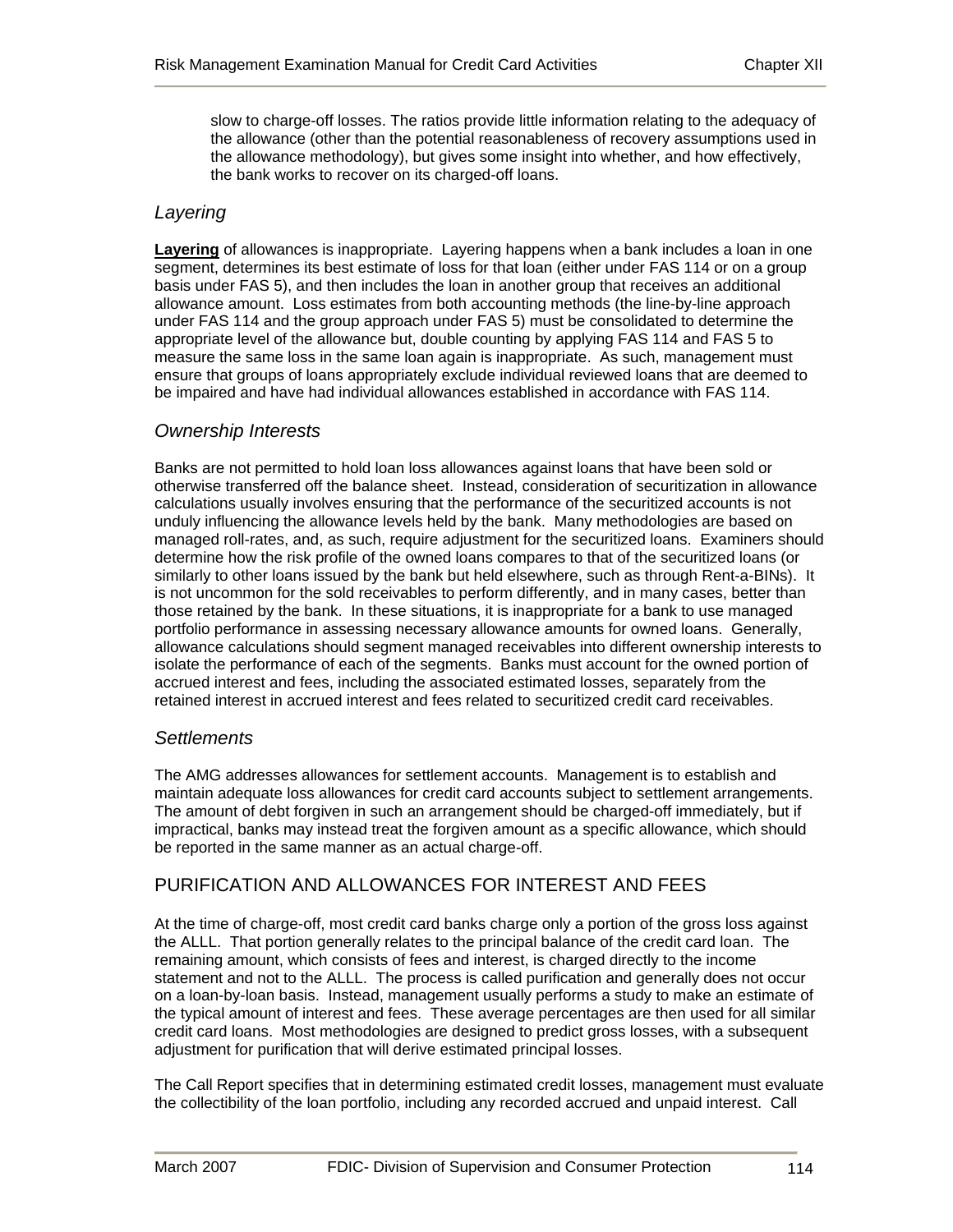Reports require banks to report the gross amount of loan losses, including those balances that have been purified. These gross loss amounts need to be adequately provided for either in the general ALLL or a combination of the general ALLL and separate allowances for estimated losses on capitalized fee and interest charge accruals. Failure to establish appropriate allowances for uncollectible fees and interest charges can result in a material overstatement of capital levels. The *Expanded Guidance for Subprime Lending Programs* clearly states that estimates of credit losses should include accrued interest and other accrued fees that have been added to the loan balances. For subprime banks, this amount is likely to be significant.

Per the AMG, the owned portion of accrued interest and fees must be accounted for separately from the retained interest in accrued interest and fees related to securitized card receivables.

# UNALLOCATED ALLOWANCES

Banks are required to consider qualitative factors in the credit card loss estimate analysis, but this generally is part of an overall disciplined approach and not as part of developing a cushion to prevent fluctuations of income. Although establishing allowances that are labeled under "unallocated" is a long-standing practice in the industry, the term "unallocated" is not defined in GAAP. In some cases, the creation of unallocated allowances has been based on the premise that unexpected conditions could cause losses to exceed estimated credit losses. However, banks should not carry unallocated allowances that have been established for this reason because an unallocated allowance is appropriate only when it reflects an estimate of probable losses, determined in accordance with GAAP, and is properly supported. In this regard, the risk of unexpected losses should be covered by equity capital, not by the allowance.

There are cases, however, where unallocated allowances may be appropriate. Specifically, there are events that are known to have occurred that can reasonably be expected to cause future charge-off rates to exceed the level derived by the quantitative methodology. Several qualitative factors could be considered, including these examples:

- Economic Conditions In a period of economic weakness, it may be appropriate to carry additional allowances to offset the likelihood that future loss rates will exceed historical levels.
- Material Change in Business Plan, Policies, or Practices For instance, entry into a new or potentially risky market segment or a change in account management or collection strategies that might affect roll-rates could warrant additional allowances.
- Change in Portfolio Composition If the methodology is based on historical experience, events or conditions that could cause future results to be different should be considered. For instance, additional allowances may be necessary if:
	- o The bank is aggressively adding new accounts because new accounts generally have much higher loss rates.
	- o Line increase programs have raised the average balance.
	- o Deterioration in credit or behavior score distribution is noted.
	- o Portfolio acquisitions are materially impacting portfolio performance.

These are just a few examples of possible conditions that might warrant unallocated allowances. A close relationship sometimes exists between adjustments that management makes to roll-rates or other predictors in the methodology and other adjustments that it makes for unallocated allowances. Management is expected to carefully document its assumptions used, both for changes made to specific predictors and for any amounts set aside as unallocated allowances.

# ALLOWANCES FOR UNFUNDED LOAN COMMITMENTS

Probable credit losses associated with unfunded loan commitments should be accrued and an allowance for off-balance sheet credit exposures recognized as a liability (and not part of the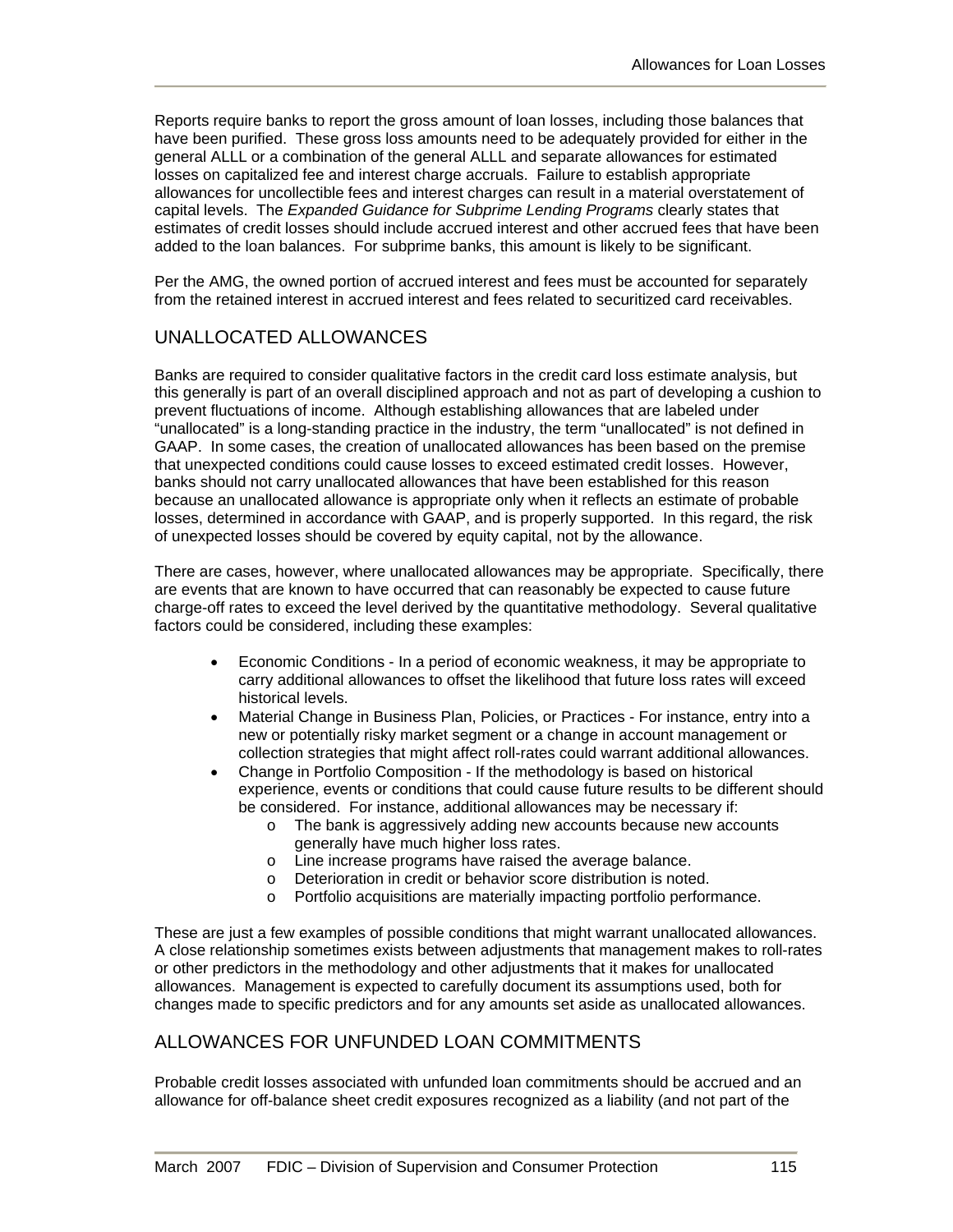ALLL) when the conditions in FAS 5 are met. Normally, banks determine the adequacy of credit card allowances based on outstanding credit card receivables rather than on committed credit lines. However, management is responsible for determining whether probable losses related to undisbursed funds exist and for estimating the amount of any liability that is needed. Examiners ordinarily do not take exception to management's conclusion that the FAS 5 conditions for accrual of a loss have not been met, and therefore no liability is needed if an effective monitoring and control system identifies deteriorating credits at an early stage and freezes, cancels, or reduces those lines in a timely manner. Many banks with credit card portfolios do not record a liability for loan commitments premised on the ability to cancel commitments within a relatively short timeframe. Also, in many subprime portfolios high utilization rates result in relatively small loan commitments or available credit amounts.

# VALIDATION

Banks are required to validate the allowance methodology, as depicted in the *Policy Statement on Allowance for Loan and Lease Losses Methodologies and Documentation for Banks and Savings Institutions*. The methodology is only considered valid when it accurately estimates the amount of loss contained in the portfolio. As such, the methodology should include procedures that adjust loss estimation methods to reduce differences between estimated losses and actual subsequent charge-offs as needed. Examiners should determine whether the bank's policies and practices include procedures for a methodology review by a party who is independent of the loss estimation process, methodology, and its applications. Examples of practices that banks employ when validating the methodology include:

- Reviewing trends in loan volume, delinquencies, restructurings, and concentrations.
- Reviewing charge-off and recovery histories, including an evaluation of the timeliness of the entries to record both the charge-offs and the recoveries.
- Reviewing, on a test basis, source documents and underlying assumptions.
- Evaluating the appraisal process of any underlying collateral.

Management usually supports the validation process with workpapers from the review function. Additional documentation often includes the summary of findings of the independent reviewer. If management changes the methodology based on findings of the validation process, it should maintain documentation that describes and supports the changes.

As a simple validation test, examiners could compare the allowance on any given date against actual charge-offs that were recorded over a subsequent 12-month horizon. Significant differences would need further investigation, and examiners should look to management to explain differences between estimated losses used in determining the allowance and actual charge-offs taken. If management claims the difference is due to the build-up of fees and interest charges and charge-offs on new accounts opened subsequent to the financial statement date considered, examiners should review management's supporting documents to confirm whether this is actually the case.

# SUMMARY OF EXAMINATION GOALS – ALLOWANCES FOR LOAN LOSSES

The determination of appropriate credit card loss allowances requires examiners to thoroughly review documentation to ensure that the methodology is comprehensive and appropriately considers the bank's loss experience and current conditions. Examiners should:

- Consider the quality of the bank's review system and management in identifying, monitoring, and addressing asset quality problems.
- Assess management's allowance evaluation process, including the assumptions used. Determine whether all significant factors that affect the collectibility of the portfolio are appropriately considered.